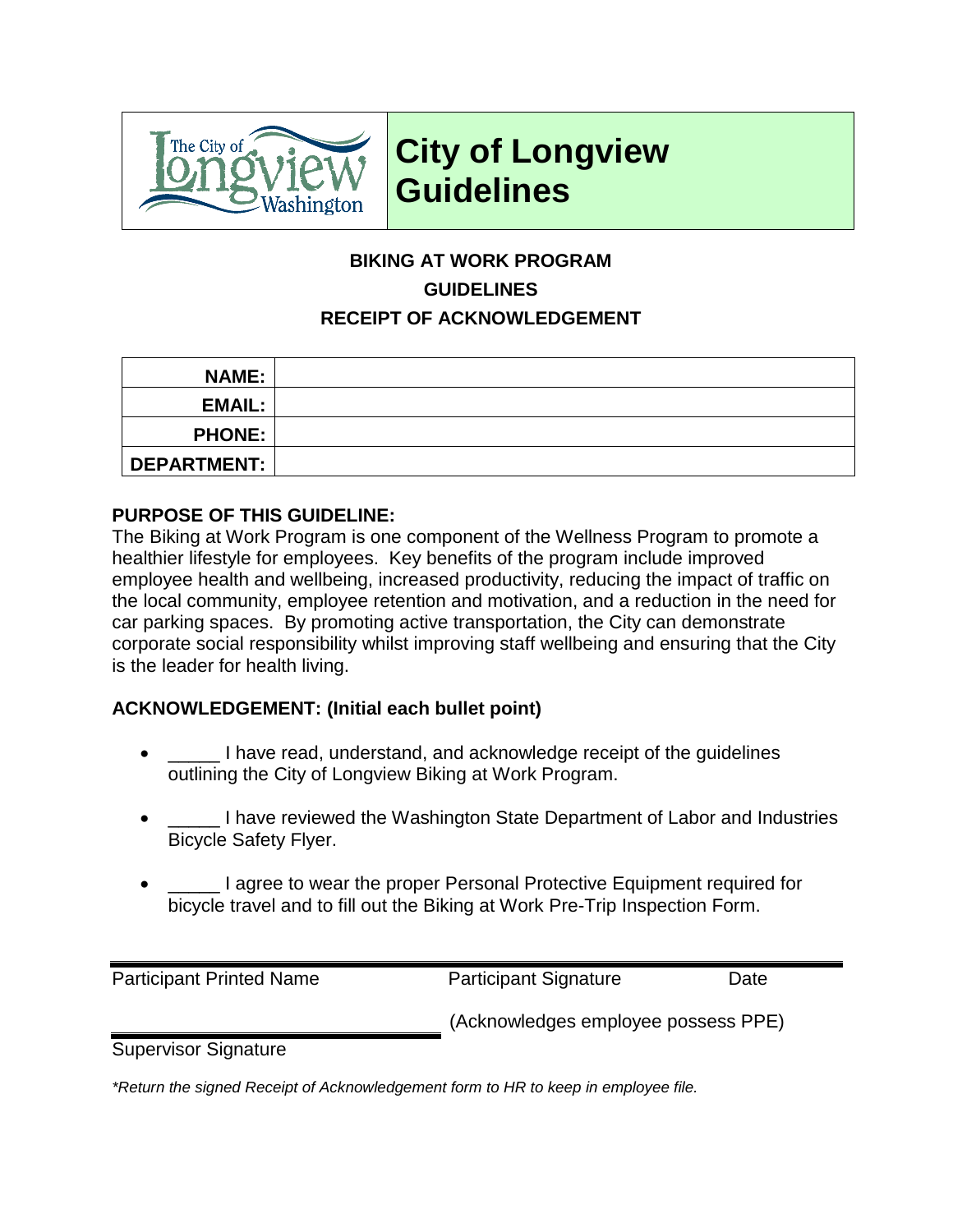

# **City of Longview Guidelines**

| Guideline Name:               | Effective Date:           |
|-------------------------------|---------------------------|
| <b>Biking at Work Program</b> | 04/18/2018                |
| Originating Office:           | Approved by:              |
| <b>Recreation Division</b>    | P&R Director/City Manager |
|                               |                           |

#### **PURPOSE OF THIS GUIDELINE:**

The Biking at Work Program is one component of the Wellness Program to promote a healthier lifestyle for employees. Key benefits of the program include improved employee health and wellbeing, increased productivity, reducing the impact of traffic on the local community, employee retention and motivation, and a reduction in the need for car parking spaces. By promoting active transportation, the City can demonstrate corporate social responsibility whilst improving staff wellbeing and ensuring that the City is the leader for health living.

#### **DEPARTMENTS AFFECTED:**

All eligible employees

#### **GUIDELINES:**

- o All employees shall review the Washington State Department of Labor and Industries Bicycle Safety flyer.
- o All employees shall complete the Biking a Work Program Guidelines Receipt of Acknowledgement and Participant Assumption of Risk form.
- o Employees shall be aware of potential hazards and ways to control hazards:

| Hazards                | <b>Ways to Control Hazards</b>                                                                                                                                                                          |
|------------------------|---------------------------------------------------------------------------------------------------------------------------------------------------------------------------------------------------------|
| Your Path of<br>Travel | • Know your route.<br>• Travel the safest way to get to where you're going.<br>• Avoid areas under construction.<br>• Beware of animals, pedestrians, and other motorists that                          |
|                        | may over into your path of travel.<br>• Obey all traffic laws and rules.<br>• Stop at stop signs and red lights.<br>• Cross streets at marked intersection crosswalks.                                  |
| Weather                | • Include outdoor-heat exposure training in your accident<br>prevention program so employees understand heat-related<br>illness, how it affects their health and safety and how it can<br>be prevented. |
| Personal<br>Protective | • Employees must properly wear a CPSC, SNELL, ASTM, or<br>ANSI approved bicycle helmet.                                                                                                                 |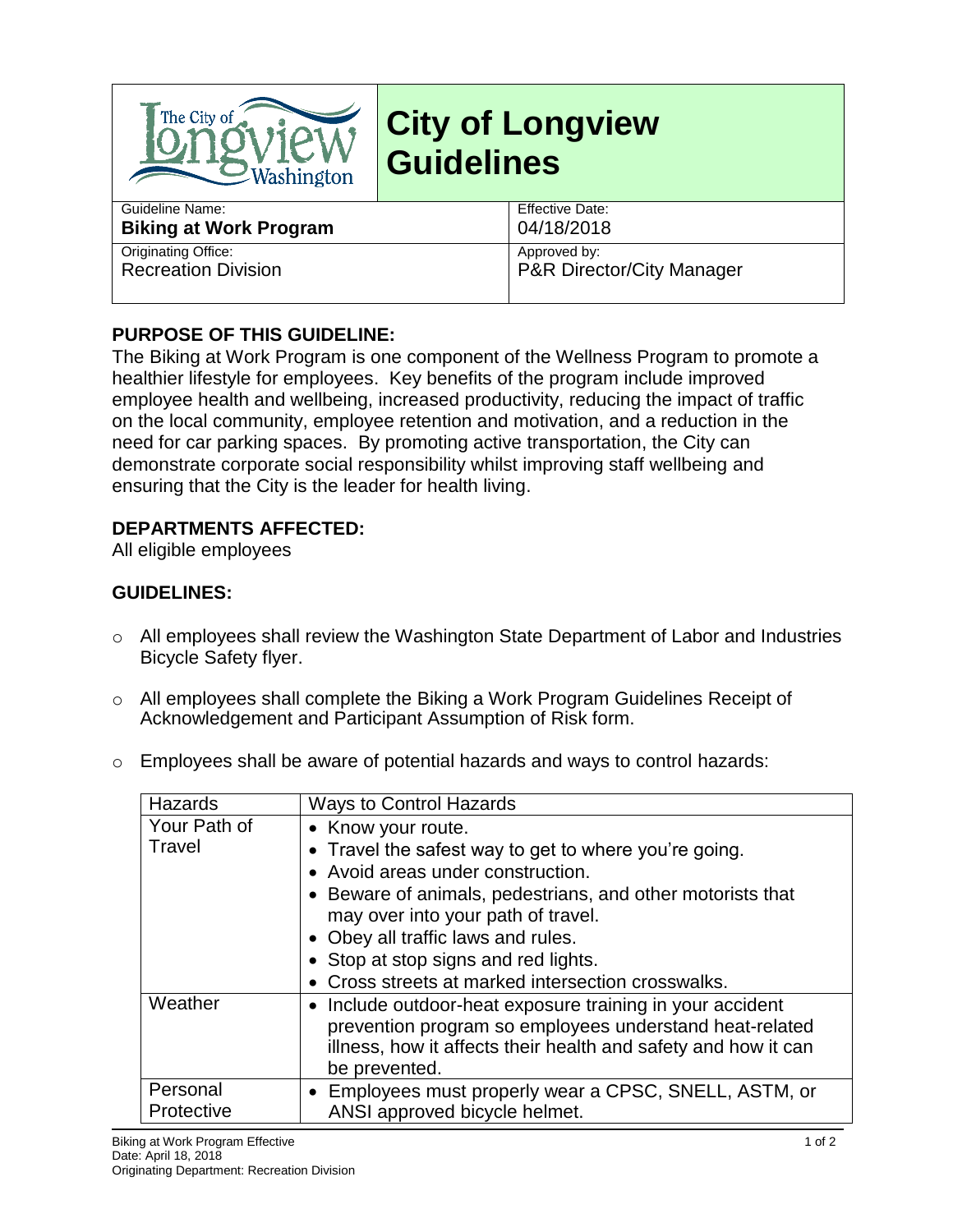| Equipment           | • Wear sunglasses (when appropriate).                                    |
|---------------------|--------------------------------------------------------------------------|
|                     | • Wear durable shoes that cover the entire foot.                         |
|                     | • Wear gloves to protect hands and improve grip.                         |
|                     | • Dress for the weather, and use sunscreen during warmer                 |
|                     | months.                                                                  |
|                     | • Wear high visibility coats, jackets, pants and vests                   |
|                     | (dependent on time of year).                                             |
| <b>Riding Alone</b> |                                                                          |
|                     | • Let someone know where you are going before you leave.                 |
|                     | • Let someone know your estimated route and time of return.              |
|                     | • Utilize a Biking Program check in and check out system.                |
|                     | Bring your cell phone with you at all times.<br>$\bullet$                |
| Unbalanced          | • Do not hand carry items. When riding a bike, keep both                 |
| loads               | hands available for steering and/or signaling.                           |
|                     | • Secure items to the bike or person in a manner that                    |
|                     | provides balance.                                                        |
| Time                | • Do not take shortcuts that put you at risk of serious                  |
| Pressure            | injury/death                                                             |
| Music/Phones        |                                                                          |
| other devices       | • When riding, do not talk or text on phone, or listen to music          |
|                     | using any headphone-type device.                                         |
| Not following       | Riders must follow state laws:                                           |
| <b>State Laws</b>   | • Use hand signals before initiating a turn.                             |
|                     | Ride as near to the right of the right-side through-lane as<br>$\bullet$ |
|                     | possible unless overtaking another rider or vehicle or                   |
|                     | initiating a left turn. Note: You may use the left lane of a             |
|                     | one-way street if there are two or more lanes.                           |
|                     | • Do not attach yourself to any other vehicle or ride more               |
|                     | than two abreast.                                                        |
|                     | Obey all traffic laws. Do not run red lights, speed or use               |
|                     | sidewalks (See LMC 11.02.070).                                           |
|                     | • Always use dedicated bike lanes when available to limit                |
|                     | exposure to traffic.                                                     |
| Physical            | • Make sure the bike fits you. If unsure of fit, work with a             |
| <b>Strain</b>       | local bike shop to get it fitted.                                        |
|                     |                                                                          |
|                     | • To help prevent or alleviate soreness in your:                         |
|                     | $\circ$ Knees: Use gears that are small enough they can spin             |
|                     | easily to go fast, rather than pushing a really big gear                 |
|                     | slowly.                                                                  |
|                     | o Wrists: Use gel-padded gloves to help cushion shock,                   |
|                     | and change positions on the handlebars frequently to help                |
|                     | keep your grip loose. Keep wrists straight when gripping                 |
|                     | the bar.                                                                 |
|                     | $\circ$ <b>Neck:</b> Instead of an overly aggressive aerodynamic         |
|                     | position, ride a little more upright. This also provides a               |
|                     | better view of traffic.                                                  |
|                     | $\circ$ Low back: Stand up to pedal, such as when hill climbing.         |
|                     | $\circ$ Seat: Use a saddle with a pressure-relief cutout and             |
|                     | adequate padding. Bicycle shorts or liners with a padded                 |
|                     | chamois may also help.                                                   |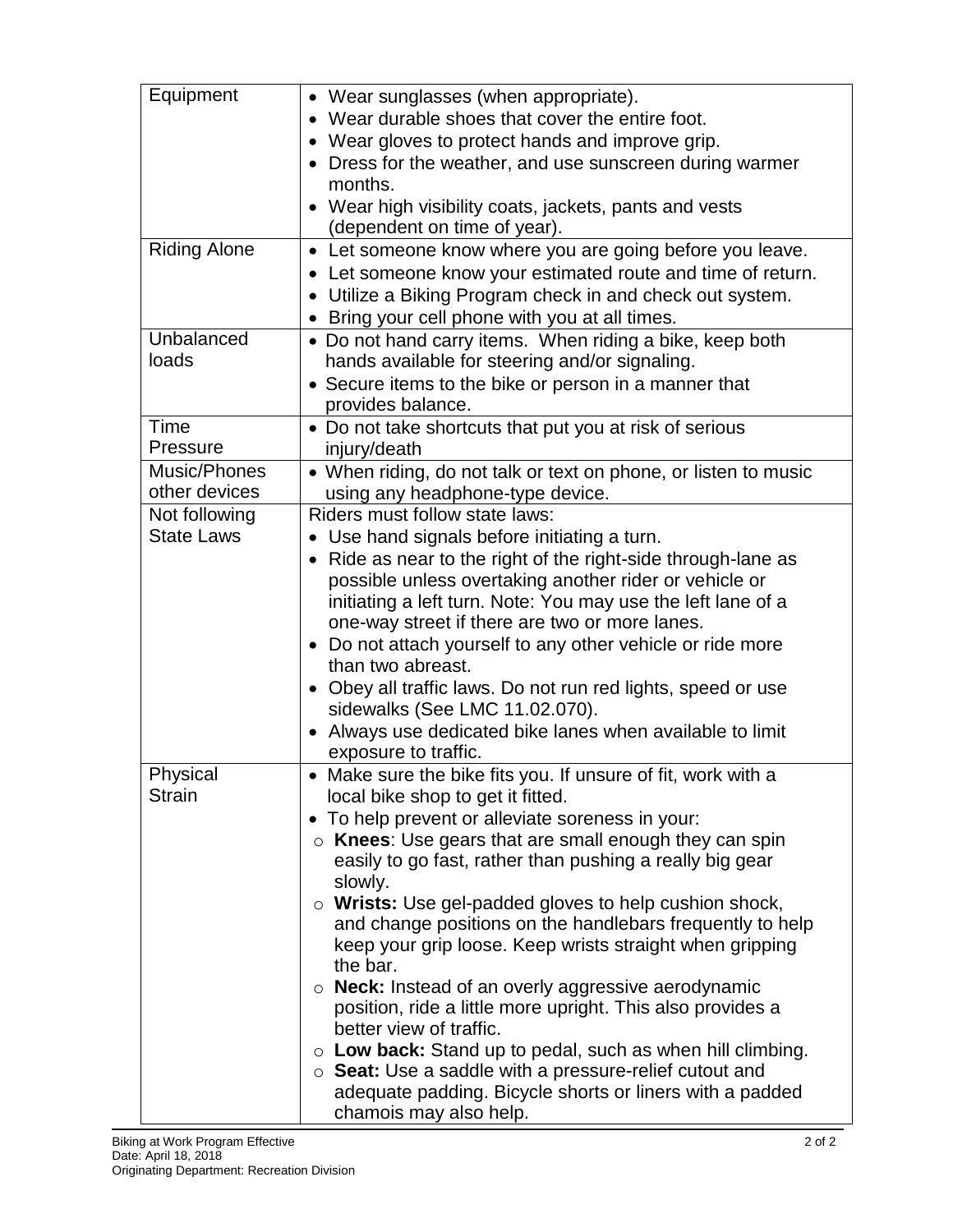- $\circ$  Eligible routes for the Biking at Work Program must be 2.5 miles or shorter from the employee's regular work station.
- o Employees engaged in the Biking at Work Program may not run personal errands while utilizing a bike for City of Longview tasks.
- o Employees may not engage in the Biking at Work Program if they are transporting City of Longview funds or expecting to pick up or carry excess items that would cause an undue/unbalanced load.
- $\circ$  Riding on Sidewalks Employees will adhere to LMC 11.02.070 which reads:

(1) No person shall ride a bicycle upon a sidewalk in the commercial districts CBD, O/C, and GC except those sidewalks of that district along Ocean Beach Highway, 15th Avenue, Washington Way, and Commerce Avenue between 15th Avenue and Washington Way, and downtown commerce district (D-C), except a police officer or other emergency personnel during the course of their official duties.

(2) A person may ride a bicycle on any other sidewalk or any roadway unless restricted or prohibited by traffic control devices.

(3) Whenever any person is riding a bicycle upon a sidewalk, such person shall yield the right-of-way to any pedestrian.

- o Employees meeting eligibility requirements for the Biking at Work Program shall submit a completed Biking at Work Form and receive approval from their supervisor. Supervisors will check and sign off that the employee meets the requirements and standards on the Personal Protective Equipment.
- $\circ$  In addition to employees and supervisors establishing approved eligible routes for work so that employee location is known throughout their trip, employees will also sign off on a daily Biking at Work Program Daily Checklist.

### **REFERENCES:**

- **-** Washington State Department of Labor and Industries Bicycle Safety Flyer
- **-** Biking a Work Program Guidelines Receipt of Acknowledgement
- **-** Personal Protective Equipment Supervisor Acknowledgement Signature
- **-** Biking at Work Pre Trip Checklist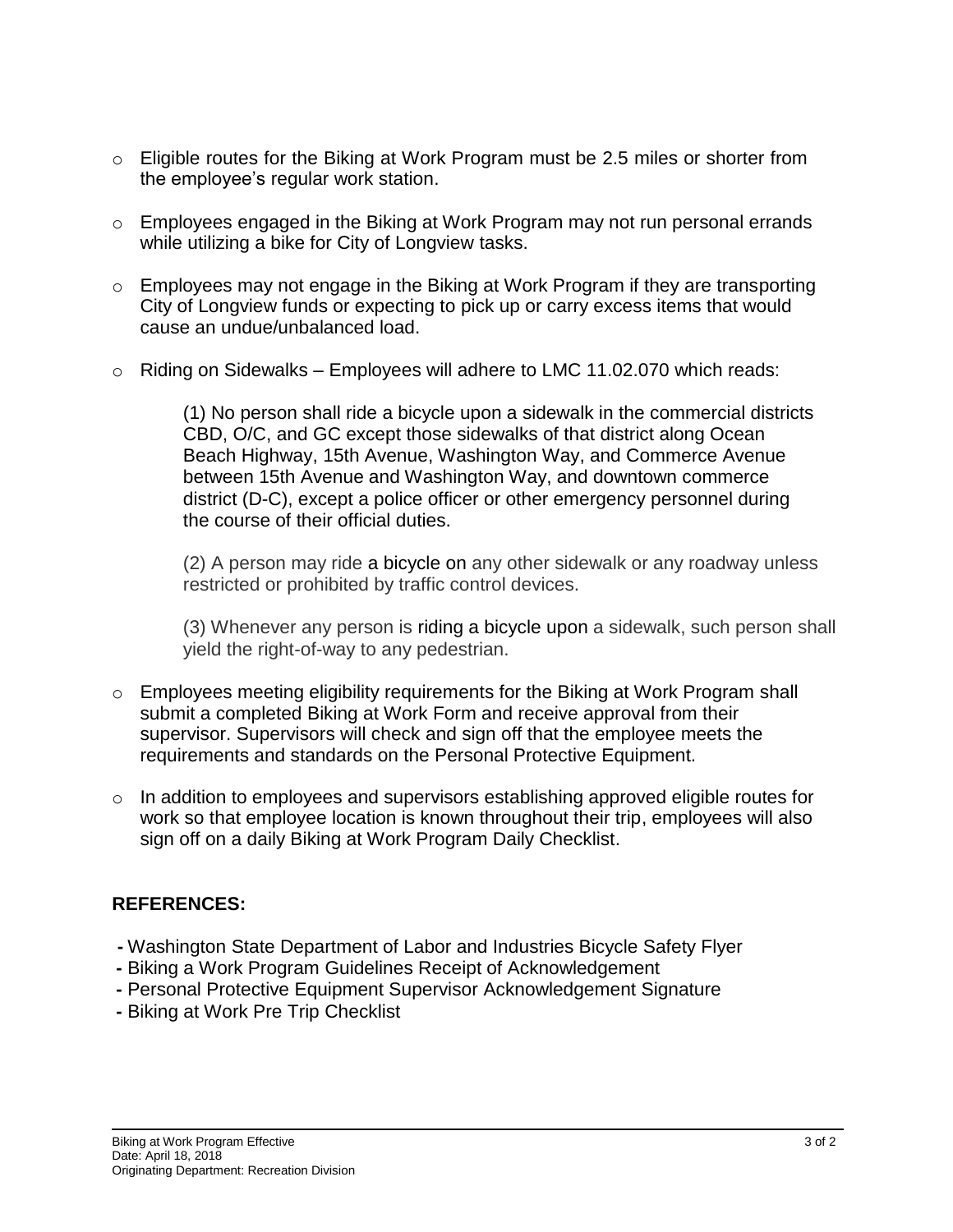

# **City of Longview Guidelines BIKING AT WORK PRE-TRIP INSPECTION**

| DATE:                               |  |  |  |  |  |  |
|-------------------------------------|--|--|--|--|--|--|
| Prepared for today's weather?       |  |  |  |  |  |  |
|                                     |  |  |  |  |  |  |
| P.P.E. Check                        |  |  |  |  |  |  |
| Eye Protection                      |  |  |  |  |  |  |
| Footwear                            |  |  |  |  |  |  |
| Gloves                              |  |  |  |  |  |  |
| Helmet                              |  |  |  |  |  |  |
|                                     |  |  |  |  |  |  |
| <b>Bike Safety Equipment Check</b>  |  |  |  |  |  |  |
| <b>Brakes</b>                       |  |  |  |  |  |  |
| <b>Tires</b>                        |  |  |  |  |  |  |
| Reflectors                          |  |  |  |  |  |  |
|                                     |  |  |  |  |  |  |
| <b>Suitable Method of Carrying?</b> |  |  |  |  |  |  |
|                                     |  |  |  |  |  |  |
| <b>Personal Safety Items?</b>       |  |  |  |  |  |  |
| Cell Phone                          |  |  |  |  |  |  |
| <b>Drinking Water</b>               |  |  |  |  |  |  |
| Food                                |  |  |  |  |  |  |
| Other?                              |  |  |  |  |  |  |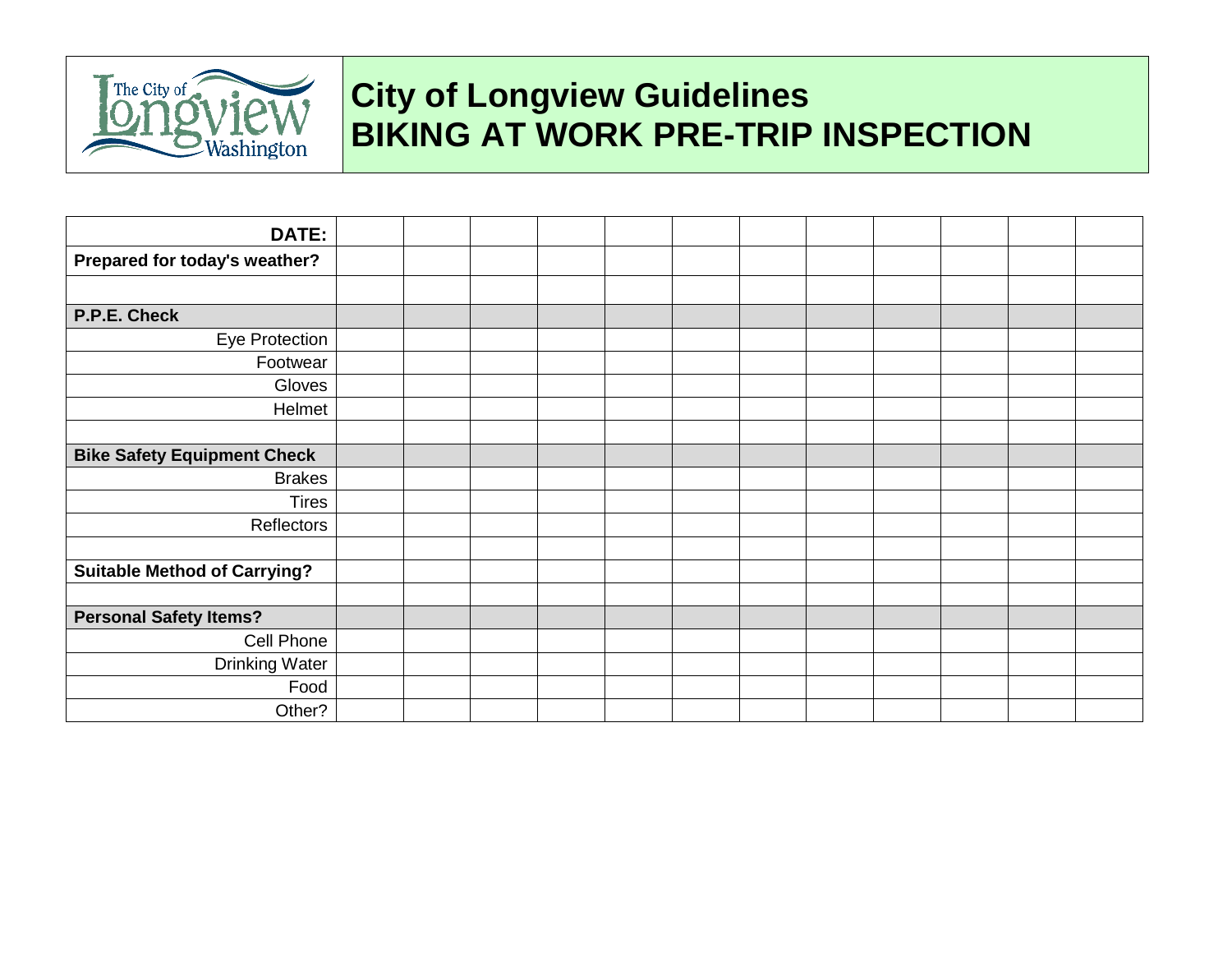



## **Safety Topics**

**Bicycle Safety** Delivery, couriers and messengers

Bicycle delivery/courier/messenger workers are an important part of doing business in metropolitan areas and are an efficient way to make deliveries. They are also the most vulnerable groups of road users, which can expose them to hazards such as:

- Being struck by motor vehicles
- Falling
- Coming into contact with objects or materials
- Adverse or extreme weather conditions
- Poor air quality
- **Pedestrian traffic**
- Theft/robbery
- Riding during darkness
- Active construction zones within the city

In some cases, riders can be subject to time pressures, such as:

- **Being paid per delivery.** Delivery workers are usually paid per delivery and are required to fulfill assignments in a very short period of time. In addition, fooddelivery drivers have to deliver food while it is still hot.
- **Working long hours outside.** Couriers may spend most of their day outside working and can be on the road for up to 9 hours.

Time pressures like these can cause riders to take shortcuts, which increases their exposure to hazards. Due to the distance most bicycle-delivery personnel cover and the amount of time they spend on the road, they are more likely to have accidents than other cyclists.



As an employer, you can best protect your workers by establishing a safe workplace. A good place to start is by developing and implementing an accident prevention program. More information is available at **www.SafetyProgram.Lni.wa.gov**.

Since the bicycle delivery/courier/messenger environment contains hazards which are not always in an employer's direct control, conducting a job-hazard analysis is one way to identify and provide some measure of safety to your employees. Here is an example of a job hazard analysis which can meet your needs:

**www.Lni.wa.gov/Safety 1-800-423-7233**

Division of Occupational Safety and Health

**Safety Topics**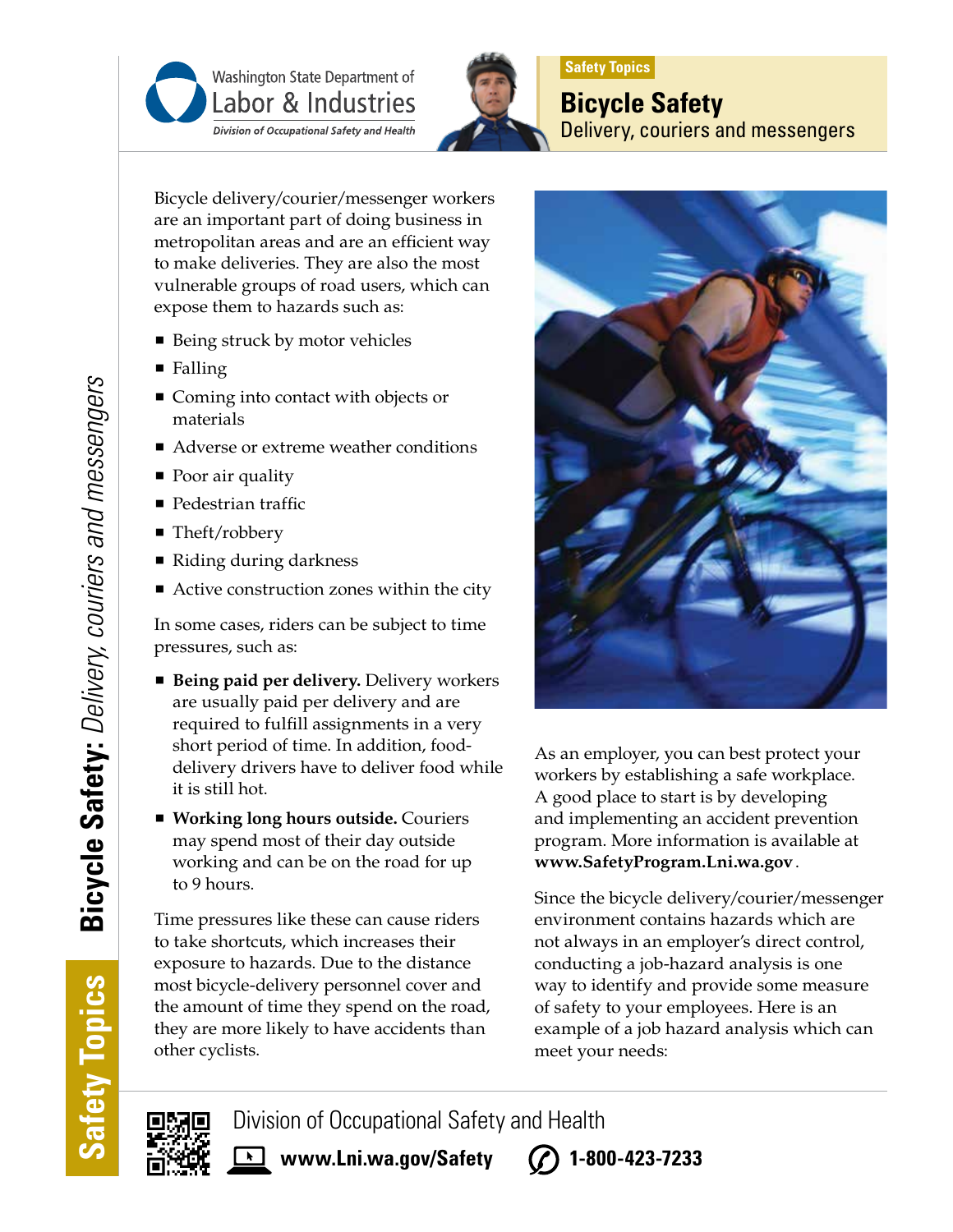## **Delivering or pick up of products, packages and other materials**

| <b>Hazards</b>          | <b>Ways to control hazards</b>                                                                                                                                                                                                                                                                                                                                                                                                                                                                                                                                                                                                    |
|-------------------------|-----------------------------------------------------------------------------------------------------------------------------------------------------------------------------------------------------------------------------------------------------------------------------------------------------------------------------------------------------------------------------------------------------------------------------------------------------------------------------------------------------------------------------------------------------------------------------------------------------------------------------------|
| Your path of travel     | Know your route.<br>Travel the safest way to get to where you're going.<br>Avoid areas under construction.<br>п<br>■ Beware of animals, pedestrians, and other motorists that may move into your path of travel.<br>Obey all traffic laws and rules.<br>Stop at stop signs and red lights.<br>■ Cross streets at marked intersection crosswalks.                                                                                                                                                                                                                                                                                  |
| Weather                 | Include outdoor-heat exposure training in your accident prevention program so employees<br>understand heat-related illness, how it affects their health and safety and how it can be prevented.<br>Use studded tires for snow and ice.                                                                                                                                                                                                                                                                                                                                                                                            |
|                         | <b>Personal Protective Equipment (PPE)</b><br>- Always wear a helmet.<br>- Wear sunglasses (when appropriate).<br>- Wear durable shoes that cover the entire foot.<br>- Wear gloves to protect hands and improve grip.<br>- Dress for the weather, and use sunscreen during warmer months.<br>- Wear high visibility coats, jackets, pants and vests (dependent on time of year).                                                                                                                                                                                                                                                 |
| Working alone           | Establish check-in times.<br>Include workplace violence prevention training in your accident prevention program.<br>Provide cell phones.<br>Provide a whistle.                                                                                                                                                                                                                                                                                                                                                                                                                                                                    |
| Working at night        | Establish communication using cell phones or cell phones with a 2-way function.<br>During hours of darkness, every bicycle must have a:<br>- Front lamp emitting a white light visible to a distance at least 500 feet away.<br>- Rear red reflector visible from a distance of at least 600 feet.<br>- A lamp emitting red light visible from a distance of at least 500 feet may be used in addition.<br>- A flashing light emitting diode visible from a distance of at least 500 feet may be used in addition.<br>Train workers on workplace violence awareness and prevention.<br>Provide cell phones.<br>Provide a whistle. |
|                         | <b>Personal Protective Equipment (PPE)</b><br>- Always wear a helmet.<br>- Wear durable shoes that cover the entire foot.<br>- Gloves may be worn to protect hands and improve grip.<br>- Dress for the weather.<br>- Wear high-visibility coats, jackets, pants and vests (dependent on time of year).                                                                                                                                                                                                                                                                                                                           |
| <b>Unbalanced loads</b> | ■ Do not hand-carry items. When riding a bike, keep both hands available for steering<br>and/or signaling.<br>Secure items to bike in a manner that provides balance.                                                                                                                                                                                                                                                                                                                                                                                                                                                             |
| Other motorists         | If in a crosswalk (prior to crossing), do not assume you can just go.<br>Always make eye contact with the driver(s).<br>Allow vehicle to go first prior to crossing.                                                                                                                                                                                                                                                                                                                                                                                                                                                              |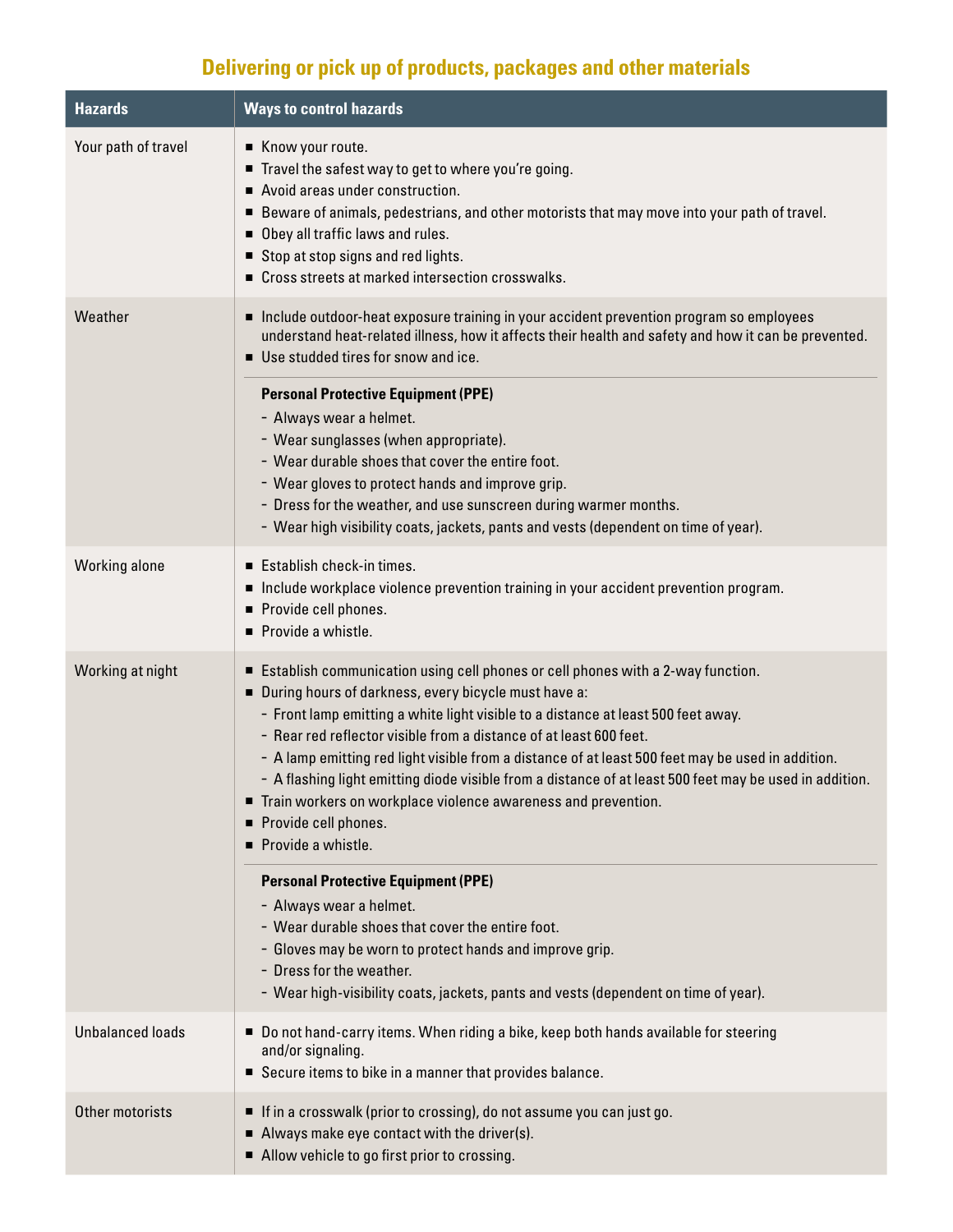### **Bicycle Maintenance**

| <b>Hazards</b>                                                   | <b>Ways to control hazards</b>                                                                                                                                                                                                                                                                                                                                                                                                                                                                                                                                                                                                                                                                                                                                                                                                                                                                      |
|------------------------------------------------------------------|-----------------------------------------------------------------------------------------------------------------------------------------------------------------------------------------------------------------------------------------------------------------------------------------------------------------------------------------------------------------------------------------------------------------------------------------------------------------------------------------------------------------------------------------------------------------------------------------------------------------------------------------------------------------------------------------------------------------------------------------------------------------------------------------------------------------------------------------------------------------------------------------------------|
| Flat tires, broken chains,<br>missing reflectors,<br>work brakes | Employers must ensure that every bicycle used by employees as part of their work, regardless of<br>who owns it, is equipped with safety devices required by state vehicle and traffic laws, including<br>reflective devices and properly working brakes. In addition, train employees to inspect all<br>equipment prior to each use and ensure the following:<br>- Bike fits the rider.<br>- Emergency bike repair kit available.<br>- Horn works.<br>- Lights work (install head lamp and rear lights).<br>- Reflectors and mirrors are intact and clean.<br>- Appropriate places to carry items being delivered/picked-up.<br>■ Train employees to report unsafe conditions.<br>■ Ensure that brakes allow the operator to skid the braked wheel(s) on dry, level, clean pavement.<br><b>Personal Protective Equipment (PPE)</b><br>Wear gloves, and eye protection when using cleaning products. |

### **People**

| <b>Hazards</b>                                          | <b>Ways to control hazards</b>                                                                                              |
|---------------------------------------------------------|-----------------------------------------------------------------------------------------------------------------------------|
| <b>Employer setting</b><br>unrealistic timelines        | Set reasonable delivery timelines to prevent bicyclists from taking unnecessary risks.                                      |
| Contact with<br>aggressive, drunken/<br>drugged clients | ■ Train employees on workplace violence awareness and prevention.<br>$\blacksquare$ Provide a whistle.                      |
| Robbers/muggers                                         | Give robber what they ask for.<br>■ Train employees on workplace violence awareness and prevention.<br>Provide cell phones. |

### **Rider Prevention**

### "Follow the procedures, policies, and/or training provided by your employer"

| <b>Hazards</b>                                | <b>Ways to control hazards</b>                                                                                                                                                                                                                                                                                                                                                                                                                                                                                                                                                 |
|-----------------------------------------------|--------------------------------------------------------------------------------------------------------------------------------------------------------------------------------------------------------------------------------------------------------------------------------------------------------------------------------------------------------------------------------------------------------------------------------------------------------------------------------------------------------------------------------------------------------------------------------|
| Time pressure                                 | Do not take shortcuts that put you at risk of serious injury/death.                                                                                                                                                                                                                                                                                                                                                                                                                                                                                                            |
| Music, phones and<br>other electronic devices | When riding, do not talk or text on phone, or listen to music using any headphone-type devices.                                                                                                                                                                                                                                                                                                                                                                                                                                                                                |
| Not following state laws                      | Riders must follow state laws:<br>$\blacksquare$ Use hand signals before initiating a turn.<br>Ride as near to the right of the right-side through-lane as possible unless overtaking another rider<br>or vehicle or initiating a left turn. Note: You may use the left lane of a one-way street if there are<br>two or more lanes.<br>■ Do not attach yourself to any other vehicle or ride more than two abreast.<br>■ Obey all traffic laws. Do not run red lights, speed or use sidewalks.<br>Always use dedicated bike lanes when available to limit exposure to traffic. |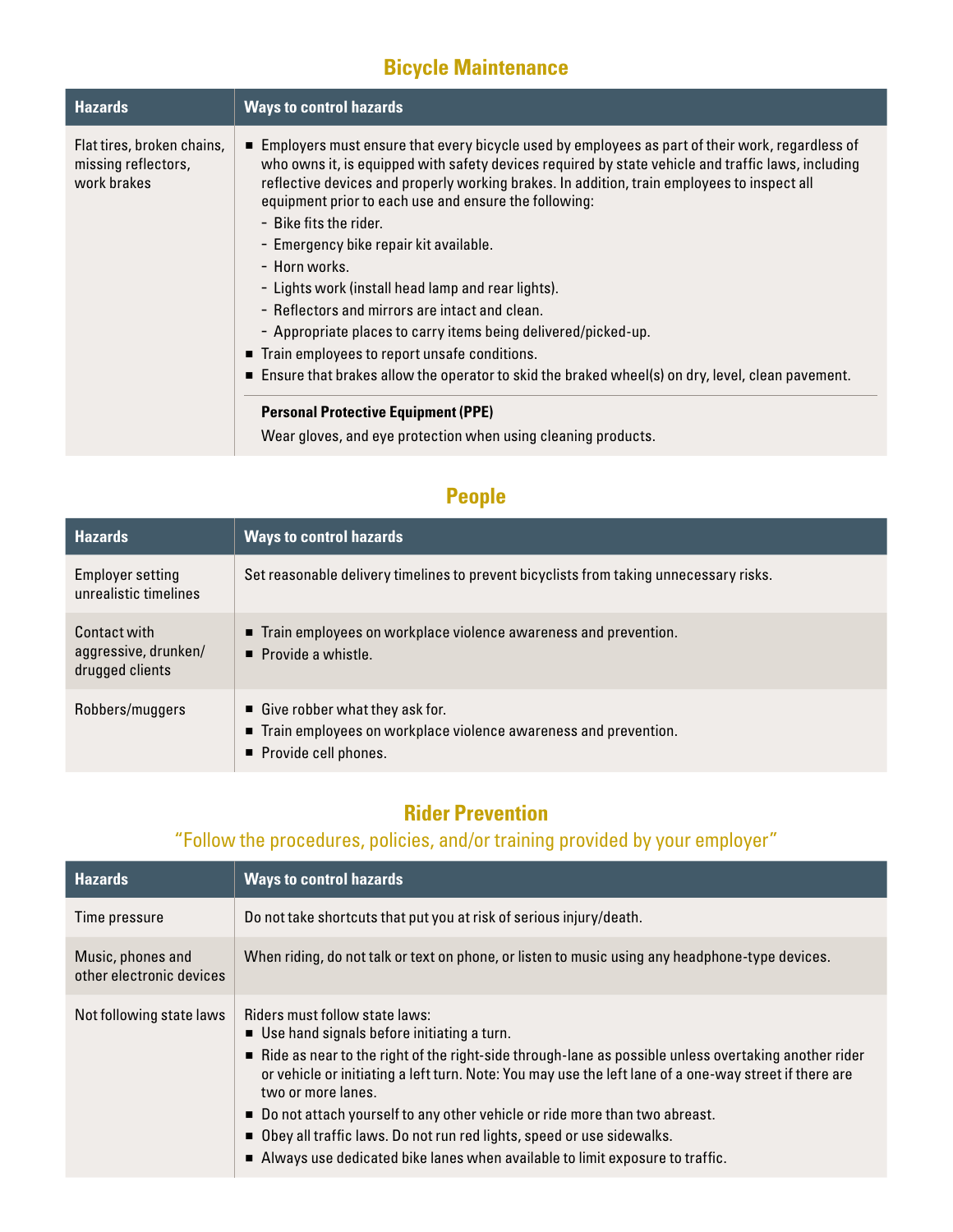| <b>Hazards</b>          | <b>Ways to control hazards</b>                                                                                                                                                                                                                                                                                                                                                                                                                                                                                                                                                                                                                                                                                                                                                                                                                   |
|-------------------------|--------------------------------------------------------------------------------------------------------------------------------------------------------------------------------------------------------------------------------------------------------------------------------------------------------------------------------------------------------------------------------------------------------------------------------------------------------------------------------------------------------------------------------------------------------------------------------------------------------------------------------------------------------------------------------------------------------------------------------------------------------------------------------------------------------------------------------------------------|
| Nutrition and hydration | ■ Carry energy bars and gels for quick, frequent snacks while on the go.<br>■ Drink plenty of water and/or sport drink to help prevent dehydration in warmer weather.<br>$\blacksquare$ Avoid caffeinated drinks.<br>Follow your employer's policy on outdoor heat exposure.<br>At the end of a shift, try to eat a good meal within 30 minutes of your last ride because that's when<br>the body is most receptive to replacing fuel burned during exercise.                                                                                                                                                                                                                                                                                                                                                                                    |
| Physical strain         | $\blacksquare$ Make sure the bike fits you. If unsure of fit, work with a local bike shop to get it fitted.<br>■ To help prevent or alleviate soreness in your:<br>- Knees: Use gears that are small enough they can spin easily to go fast, rather than pushing a<br>really big gear slowly.<br>- Wrists: Use gel-padded gloves to help cushion shock, and change positions on the handlebars<br>frequently to help keep your grip loose. Keep wrists straight when gripping the bar.<br>- Neck: Instead of an overly aggressive aerodynamic position, ride a little more upright. This also<br>provides a better view of traffic.<br>- Low back: Stand up to pedal, such as when climbing a hill.<br>- Seat: Use a saddle with a pressure-relief cutout and adequate padding. Bicycle shorts or liners<br>with a padded chamois may also help. |

### **Are there specific workplace safety rules that apply to bicycle use and the rider?**

No, but all employers are required to identify workplace hazards and find and apply ways to eliminate hazards. Additional requirements that may apply to your business include:

- Safety and Health Core Rules, WAC 296-800
- **Personal Protective Equipment (PPE) or PPE** Hazard Assessment WAC 800-160
- Outdoor Heat Exposure WAC 296-62-095
- Safety Bulletin Board WAC 296-800-190

These topics and others can be found online in the A-Z topic index at **www.Lni.wa.gov/Safety**.

#### **What other state laws apply to bicycle safety?**

RCW 46.61, Rules of the Road includes bicycle safety. Below is a summary of the state laws:

#### **Bicycles**

- Every bicycle in use during darkness shall have a front lamp emitting a white light visible to a distance at least 500 feet away.
- Every bicycle in use during darkness shall have a rear red reflector visible from a distance of at least 600 feet.
- Every bicycle shall be equipped with a brake

enabling the operator to skid the braked wheel(s) on dry, level, clean pavement.

#### **Riders**

- Hand signals must be given before initiating a turn.
- Riders must not attach themselves to any other vehicle.
- Riders must ride as near as possible to the right side of the right through-lane unless overtaking another rider or vehicle or initiating a left turn.
- Riders may use the left lane of a one-way street if there are two or more lanes.
- Riders must not carry anything which prevents at least one hand on the handlebar.
- Riders must not ride more than two abreast.

Additional information on Washington State Bicycle Laws is available from the Washington State Department of Transportation at **www.wsdot.wa.gov/bike/Laws.htm**.

*Other formats for persons with disabilities are available on request. Call 1-800-547-8367. TDD users, call 360-902-5797. L&I is an equal opportunity employer.*

PUBLICATION F417-250-000 [06-2014]